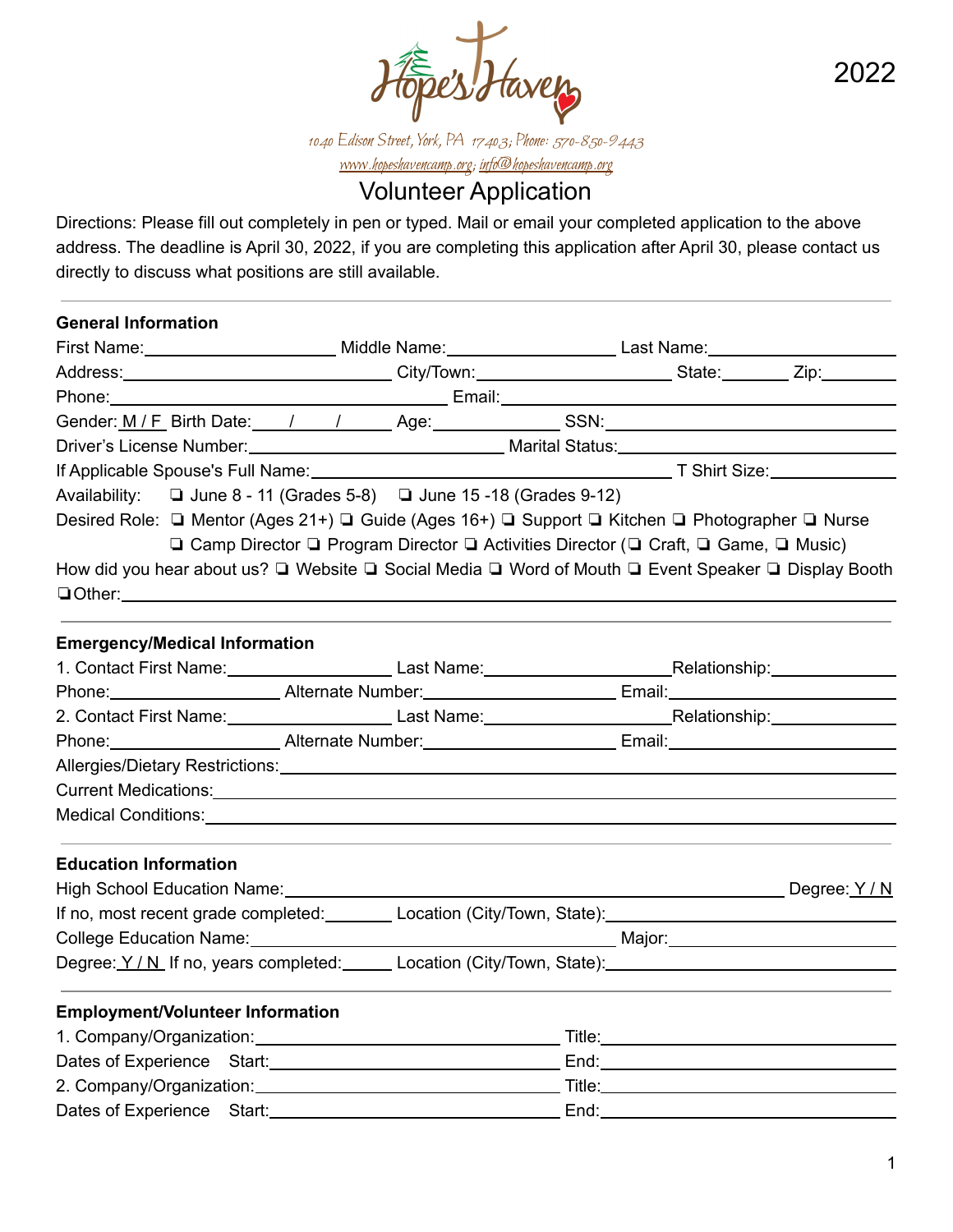### **References**

|                                                      |  |                                                                              | Years known: Notice Theoretic Phone: Note that the Email: Note that the Contract of the Contract of the Contract of Contract of the Contract of Contract of the Contract of Contract of Contract of Contract of Contract of Co |  |  |
|------------------------------------------------------|--|------------------------------------------------------------------------------|--------------------------------------------------------------------------------------------------------------------------------------------------------------------------------------------------------------------------------|--|--|
|                                                      |  |                                                                              |                                                                                                                                                                                                                                |  |  |
|                                                      |  |                                                                              |                                                                                                                                                                                                                                |  |  |
| <b>Faith Background</b>                              |  |                                                                              |                                                                                                                                                                                                                                |  |  |
|                                                      |  |                                                                              |                                                                                                                                                                                                                                |  |  |
|                                                      |  |                                                                              |                                                                                                                                                                                                                                |  |  |
|                                                      |  |                                                                              | (If you have been attending this church for less than a year, please list your previous church as well)                                                                                                                        |  |  |
|                                                      |  |                                                                              |                                                                                                                                                                                                                                |  |  |
|                                                      |  |                                                                              | Affiliation/Denomination: Vears of Attendance: Phone: Phone:                                                                                                                                                                   |  |  |
| Have you served a ministry within your church? $Y/N$ |  |                                                                              |                                                                                                                                                                                                                                |  |  |
|                                                      |  |                                                                              |                                                                                                                                                                                                                                |  |  |
|                                                      |  |                                                                              | In what ways are you actively engaged in a Christian community? Ex: bible study, Sunday school, etc.                                                                                                                           |  |  |
|                                                      |  |                                                                              | In what ways are you independently engaged in your faith? Ex: prayer, bible reading, devotional, etc.                                                                                                                          |  |  |
|                                                      |  | How have these experiences helped you to grow in your relationship with God? |                                                                                                                                                                                                                                |  |  |

Please provide a testimony of your salvation in Jesus or a way that God has been working in your life.

#### **Hope's Haven Statement of Faith**

We believe...

- In the Holy Scriptures as inspired by God, infallible in every respect, totally inerrant, and the only supreme authority in all matters of faith and conduct.
- In one God, eternally present in three persons, Father, Son, and Holy Spirit.
- The Lord Jesus Christ is God manifest in the flesh, His virgin birth, His sinless human life, His divine miracles, His resurrection, His ascension, and His personal return to this earth in power and glory.
- That salvation is received for lost and sinful man through the blood Jesus shed for our sins by faith, apart from works, and the regeneration by the Holy Spirit.
- In the Holy Spirit by whose indwelling the believer is enabled to live a holy life to witness and work for the Lord Jesus Christ.
- The unity in the Spirit of all true believers, the Church, the body of Christ.

Do you agree with the above statements?  $Y/N$  If no, please explain: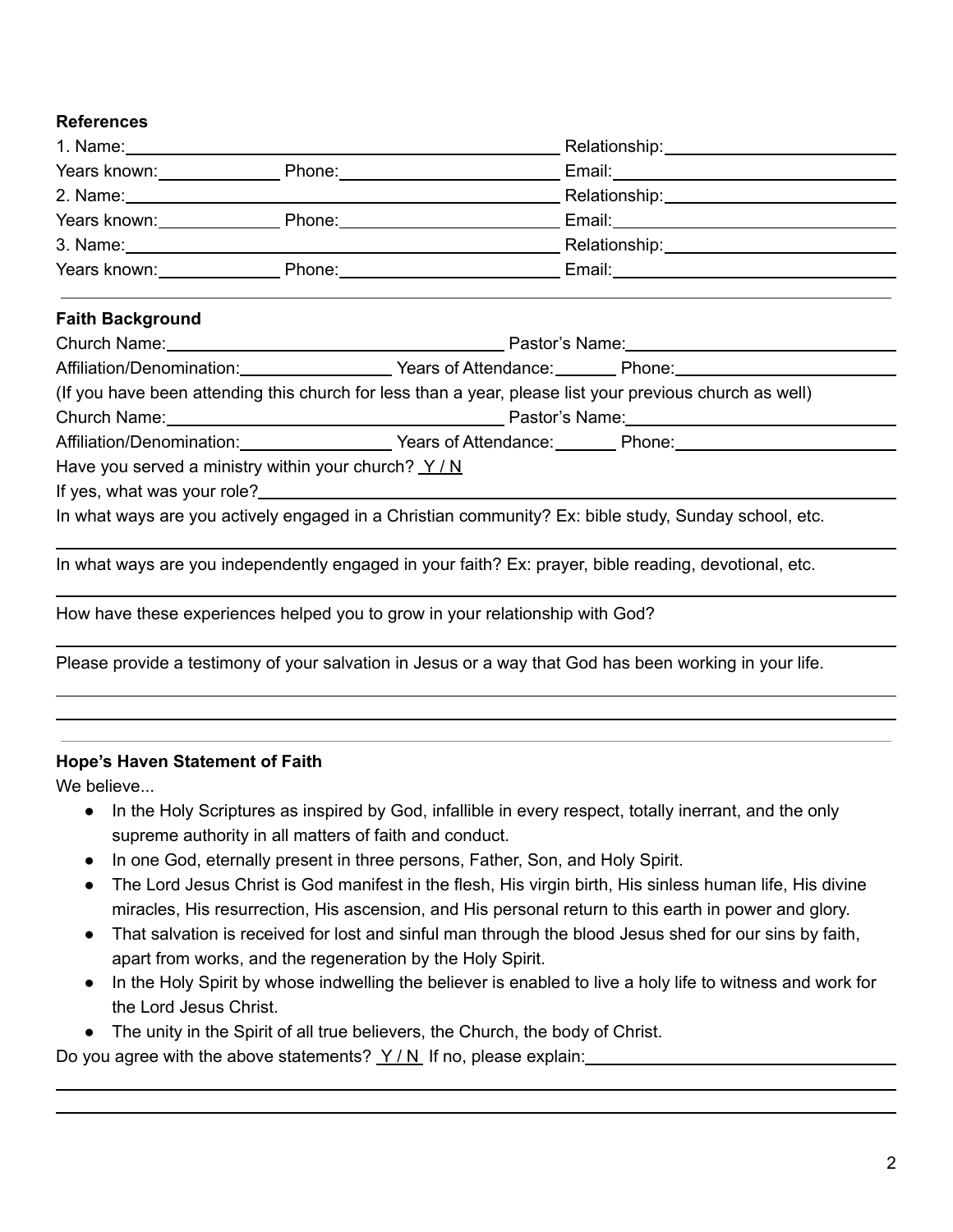### **Acknowledgements/Expectations**

Please thoroughly read, complete, and sign this document.

- Arrive spiritually and physically prepared
- Fulfill assigned role and complete tasks as requested
- Read the handbook and complete training
- Respect the quidance and authority of those above you
- Work cooperatively with others
- Be willing and able to work with a diverse population
- Be sensitive and considerate of others differing opinions
- Help supervise all campers
- Make sure campers needs are taken care of
- Prioritize camper interaction over socializing with others
- Follow the schedule with punctuality
- Participate in all camp activities to the best of your ability
- Encourage campers to participate in all activities
- Help to keep the campsite area clean
- Encourage campers to clean up after themselves
- Have a willingness to share a testimony
- Keep a positive attitude, be enthusiastic, and have fun

I agree with the expectations that will be required of me and I will do my best to fulfill them. If an area is brought to my attention that I am falling short in, I will respect that correction, and make an effort to change.

I agree to hold all information regarding campers (including names) confidential, from anyone outside of Hope's Haven. Breaching this agreement may result in my inability to serve with Hope's Haven in the future.

## **I agree that any pictures taken of me at camp may be used promotionally.** Y / N

| I certify that all of the information that I have provided is true and complete to the best of my knowledge.                                                                                                                   |                                    |  |  |
|--------------------------------------------------------------------------------------------------------------------------------------------------------------------------------------------------------------------------------|------------------------------------|--|--|
| Applicant Signature: New York School School School School School School School School School School School School School School School School School School School School School School School School School School School Sch | Date: $\qquad \qquad$ / $\qquad$ / |  |  |
| (If under the age of 18 please have a parent or guardian sign below)                                                                                                                                                           |                                    |  |  |
| Parent/Guardian Signature:                                                                                                                                                                                                     | Date:                              |  |  |